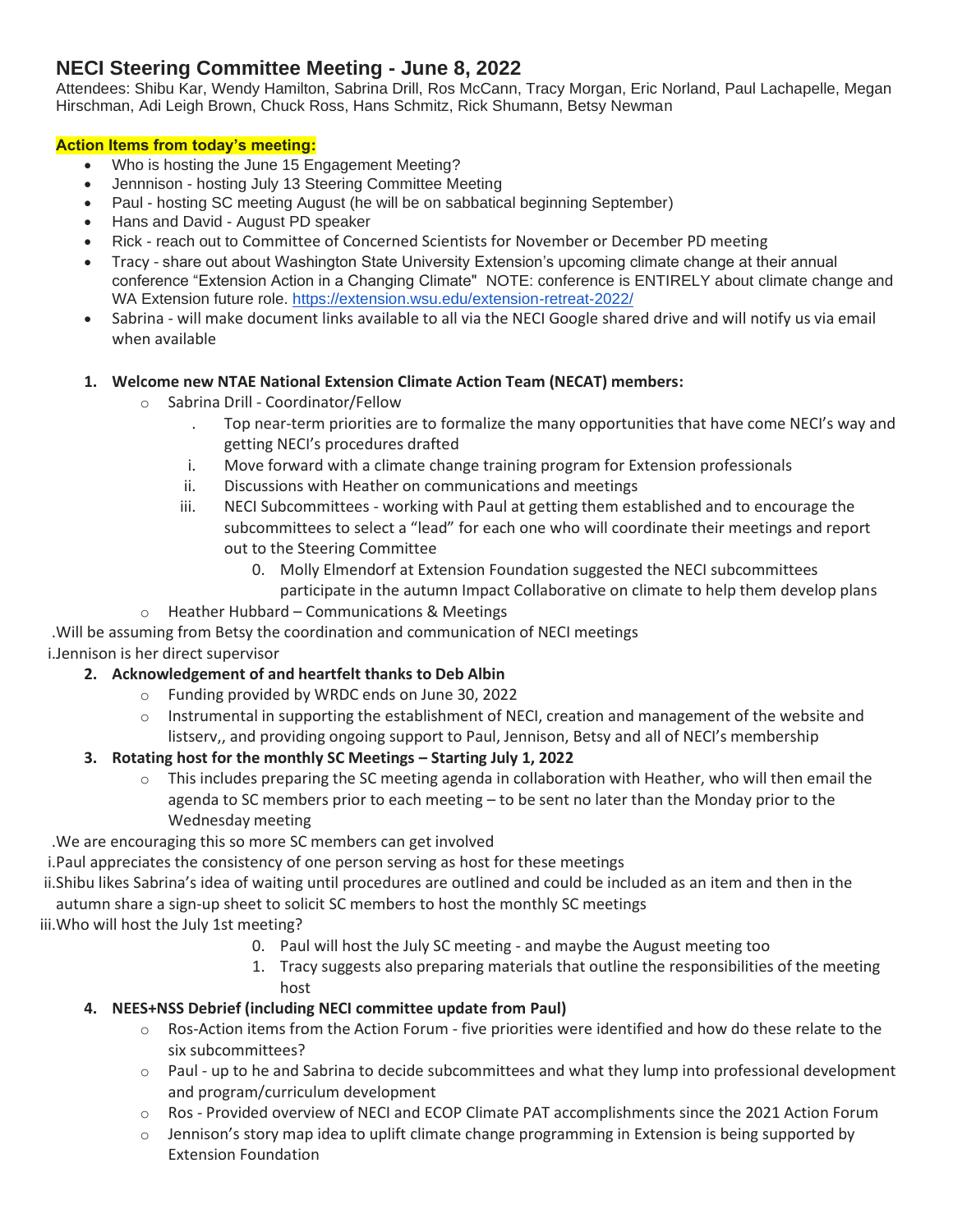.Spent the time outlining what the maps will look like

- i.They are starting with a few pilot programs
	- $\circ$  Ros led a breakout session to discuss the ECOP climate summit being held in autumn 2022 after the Impact Collaborative - this summit will focus more on ECOP Climate priorities and draft materials for future funding

.Megan - ECOP Climate has received a letter of support from NIFA to apply for conference funding for this upcoming event. At this time, collaborating on what this event should look like, who should attend, what the outcomes would be i.Megan - Jason's idea for an ECOP Climate Summit in autumn 2022

- 0. Adi Insights around understanding from the system what strategically at the big view on climate with a three-year strategic plan for the CAP grant proposal
- 1. Adi There is availability to submit a request for conference grant and NECI could submit its own proposal for a future event
- $\circ$  Sabrina Would be useful to write a note about what CES wants to accomplish in climate and what we can help others accomplish - a network map with more explicit details

.Megan and Adi have discussed doing a stakeholder map also so would like to work collaboratively on this effort

o Wendy - Climate change training for Extension - bringing people closer together on Extension work in climate; she is interested in knowing where NECI is at with bringing people up to speed with training?

.Sabrina - We started talking about this prior to the 2021 Action Forum and then during that event others were asking for these. Ros led a team develop a conference proposal on a climate certification program for Extension

- i.Ros At the national level, these are still at the discussion phase and not to the action phase. Still haven't addressed Eric's point about "what is our intention or foundation to engage in NECI PD meetings..." and are these tied to NECI's goals/objectives
- ii.Paul Perhaps Wendy could chair the professional development subcommittee? It seems we're attempting to do this with our PD Meetings and we are also hoping to develop more targeted training. Hope the soon-to-be formed subcommittee can address training opportunities.
- iii.Wendy Originally signed up to assist with the marketing/communications subcommittee but is willing to help with professional development. She and Paul will talk offline about this further.
- iv.Sabrina Thinks developing a good training program needs to be development methodically and intentionally
- v.Eric Agrees with all that has been said. It would be interesting to figure out from the big picture what holes have we already plugged with the speakers we have already heard from and what holes do we still need to plug, and then seek out speakers to address those areas.
- vi.Wendy If we tied some kind of participatory certification to these trainings and maybe we need to develop a map of training Extension could benefit from and then create a participatory checklist

vii.Ros - Asked breakout session attendees if they could identify who leads CES? No one could answer the question. Thinks a future NECI PD meeting could be either Caroline Heney and/or Jason Henderson to discuss Extension's leadership.

- $\circ$  Huge need for training on equity and justice work audience engaged virtual or in person meeting for skill building and not just presentation focused event
- $\circ$  Increased strategic planning with other associations including NUEL, NACDEP, ECOP's DEI Team, EDEN, ANREP
- $\circ$  Ideas to incorporate climate change education into Masters Gardener training/program
- o Using arts and theater to engage in climate education
- o Cynthia would like to serve on the Curriculum Development and/or Evaluation subcommittees

## **5. ECOP Climate PAT Updates**

o Adi - ECOP Climate PAT submitted two grant proposals and is starting work on a third. These include: .\$100M Climate Smart Commodities (northeast to mid-central focus)

i.\$3.5M 1890s focused-proposal for 14 underserved urban farmers and eight institutions - building lessons learned and story mapping in ways the urban communities were engaged during the project

ii.Upcoming work on a CAP funding proposal

## **6. NECI SC Procedural Planning**

- $\circ$  Sabrina will take the lead with help from Paul, Betsy, Melissa and others who are available and interested
- $\circ$  Sabrina will work with those interested to prepare drafts with "fill in the blanks"

## **7. Future Guest Presenters for NECI PD Meetings**